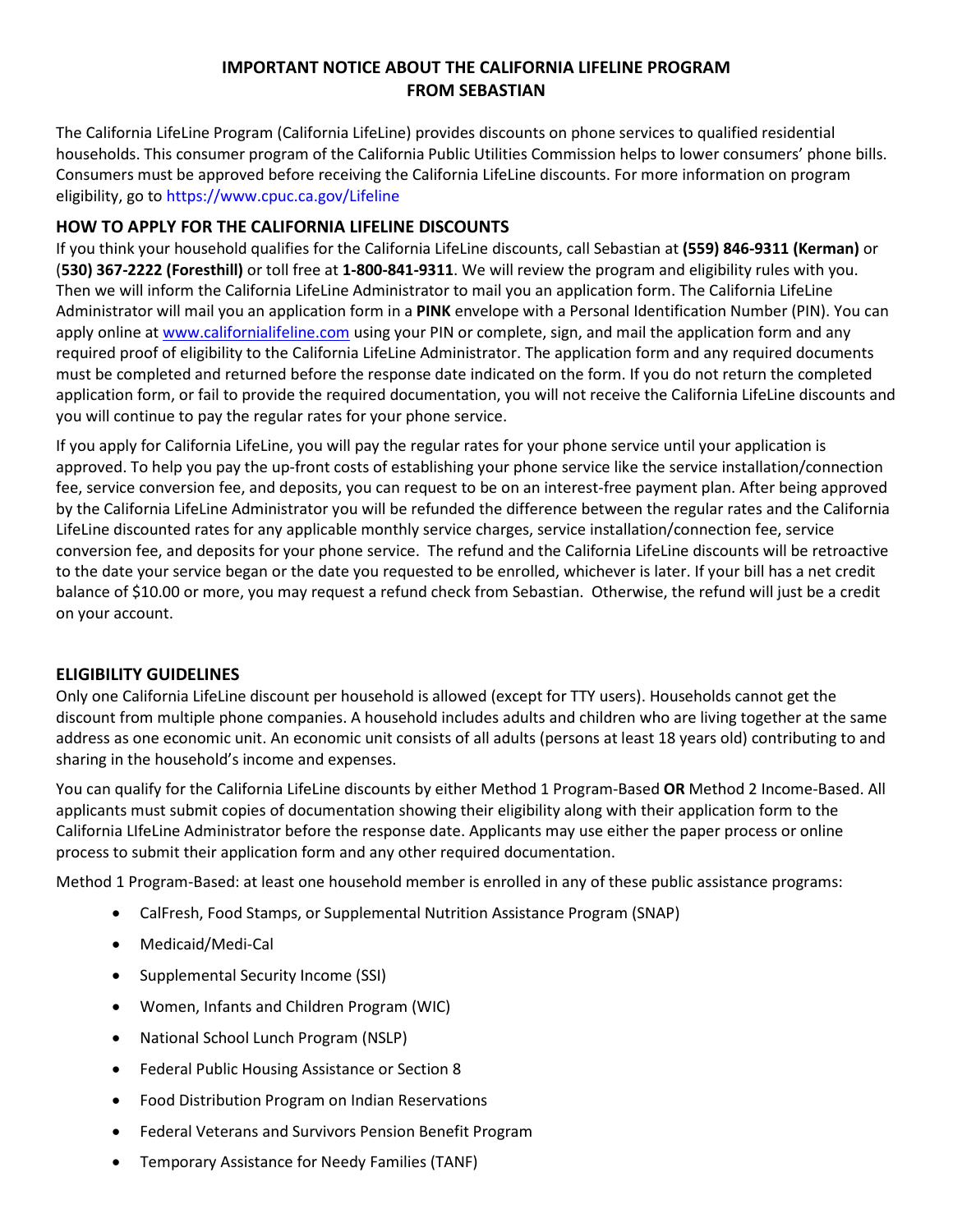- 1. California Work Opportunity & Responsibility to Kids (CalWORKS)
- 2. Stanislaus Work Opportunity and Responsibility to Kids (StanWORKS)
- 3. Greater Avenues for Independence (GAIN)
- 4. Welfare to Work (WTW)
- Head Start Income Eligible (Tribal Only)
- Tribal TANF
- Bureau of Indian Affairs General Assistance
- Low-Income Home Energy Assistance Program (LIHEAP)

Method 2 Income-Based: your household total annual gross income is at or less than these annual income limits for your household size:

Household Size Annual Income Limits Effective 6/1/22-5/31/23:

- 1-2 members --- \$28,700
- 3 members --- \$33,300
- 4 members --- \$40,600
- Add \$7,300 per person for each additional member after four people.

Applicants cannot be claimed as a dependent on another person's income tax return. The discounts can only be for the primary residence. Discounts are non-transferable.

#### **ONLY ONE CALIFORNIA LIFELINE DISCOUNTED SERVICE PER HOUSEHOLD IS ALLOWED**

Each household must choose to get the discount either on a home phone or on a cell phone, but not on both. Households cannot get the discount from multiple phone companies. Households that do not follow the California LifeLine one discounted service per household rule will lose their discounts, and may be prosecuted by the U.S. government. Individuals can also be punished for giving false information to get the discounts. Penalties can include imprisonment, losing the discounts, monetary fines, and being banned from the California LifeLine Program. The discounts can only be for the primary residence. Discounts are non-transferable from one person to another.

California LifeLine participants may transfer their discounts from one phone company to another, but you may NOT have more than one phone line active with the California LifeLine discounts. If you choose to transfer your California LifeLine discounts from Sebastian to another California LifeLine provider, then Sebastian will charge retail rates for you to continue using your phone service.

You may also qualify for the California LifeLine discounts on a second telephone line if you or another person in your household is disabled and needs a teletypewriter (TTY) when using the phone. To get the  $2^{nd}$  California LifeLine discount you must assert the Deaf and Disabled Telecommunications Program issued the TTY or provide a medical certificate indicating the need for TTY.

# **HOW TO KEEP YOUR CALIFORNIA LIFELINE DISCOUNTS**

Once you are a California LifeLine participant, you must renew your participation annually. The California LifeLine Administrator will mail you a renewal form in a **PINK** envelope with a Personal Identification Number (PIN). You can renew online a[t www.californialifeline.com](http://www.californialifeline.com/) using your PIN or complete, sign, and mail the form to the California LifeLine Administrator. Or you can renew by phone by contacting the California LifeLine Administrator. If you do not renew before the response date or get approved, you will lose the California LifeLine discount, will be removed from the